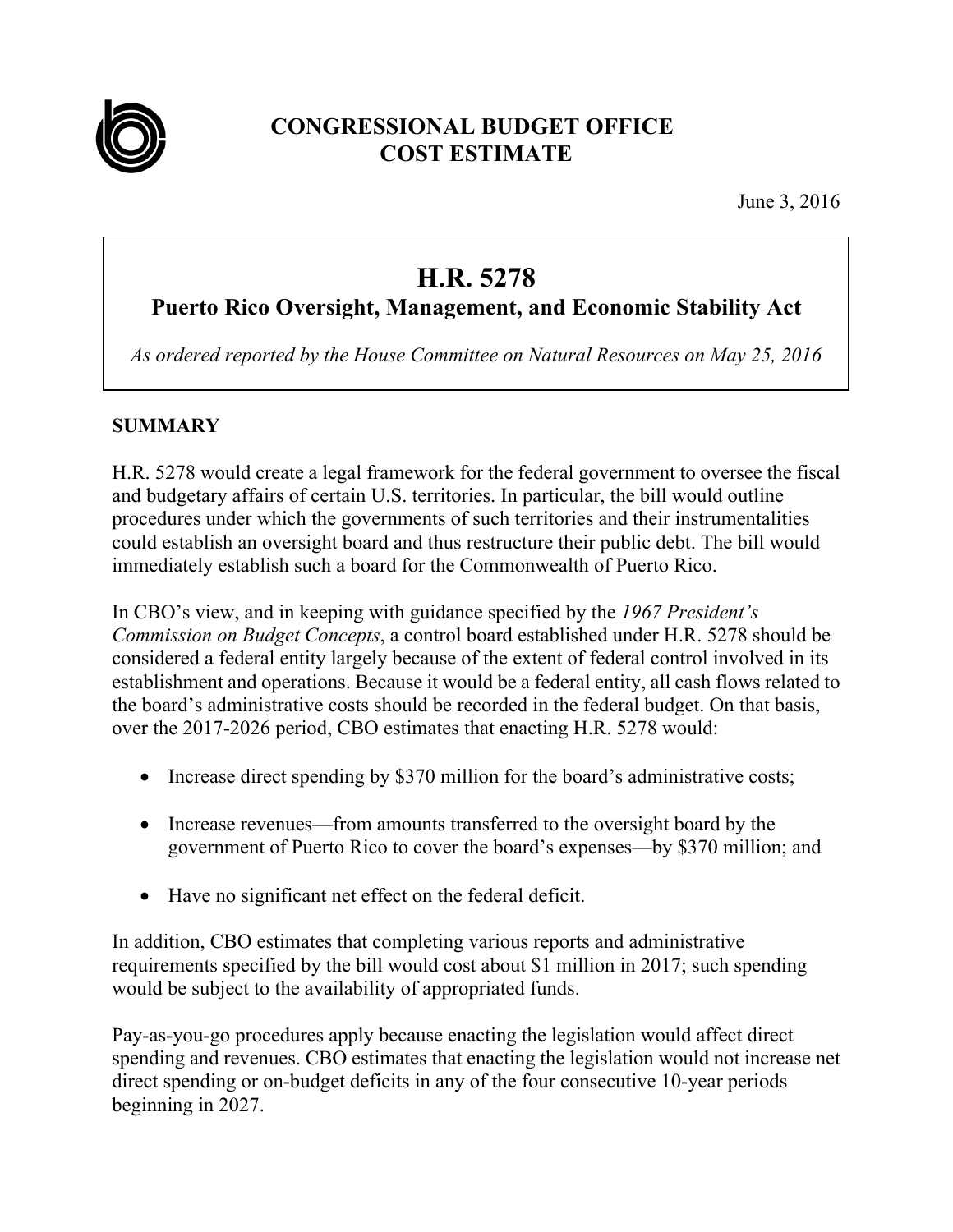H.R. 5278 contains intergovernmental and private-sector mandates as defined in the Unfunded Mandates Reform Act (UMRA). CBO estimates that the aggregate costs of the mandates on public entities would exceed the annual threshold established in UMRA for intergovernmental mandates (\$77 million in 2016, adjusted annually for inflation). Because CBO is uncertain about how claims by creditors would be affected and the amount of losses that would occur as a result of the bill, CBO cannot determine whether the aggregate cost of the mandates on private entities would exceed the annual threshold established in UMRA for private-sector mandates (\$154 million in 2016, adjusted annually for inflation).

#### **MAJOR PROVISIONS**

Under the United States Constitution, the federal government retains sovereign authority to govern U.S. territories and insular areas. H.R. 5278 would create a legal framework for the federal government to establish oversight boards with broad authority to exercise control over the fiscal and budgetary affairs of U.S. territories.<sup>1</sup> The bill also would outline procedures under which territorial governments could restructure public debt, subject to the approval of any such oversight boards established on their behalf.

In general, oversight boards would be established only at the request of territorial governments; however, H.R. 5278 would automatically establish an oversight board for the Commonwealth of Puerto Rico, which currently faces a financial crisis. It has already failed to make scheduled payments to service the territory's outstanding public debt—which currently totals more than \$70 billion—and further defaults are widely viewed as inevitable  $<sup>2</sup>$ </sup>

To help Puerto Rico address its mounting financial difficulties, the bill would establish a seven-member Financial Oversight and Management Board (hereafter, the board) that would assume control over fiscal and budgetary decisions of the Puerto Rican government, including its municipalities, agencies, and public corporations (hereafter, instrumentalities). The President would appoint all seven members of the board, six of whom would be chosen among individuals recommended by Congressional leaders. The Governor of Puerto Rico (or a designee) would serve on the board as an ex officio member without voting rights.

 $\overline{a}$ 1. Such territories include Puerto Rico, Guam, American Samoa, the Commonwealth of the Northern Mariana Islands, and the U.S. Virgin Islands.

<sup>2.</sup> D. Andrew Austin, *Puerto Rico's Current Fiscal Challenges*, Report for Congress R44095 (Congressional Research Service, May 2, 2016).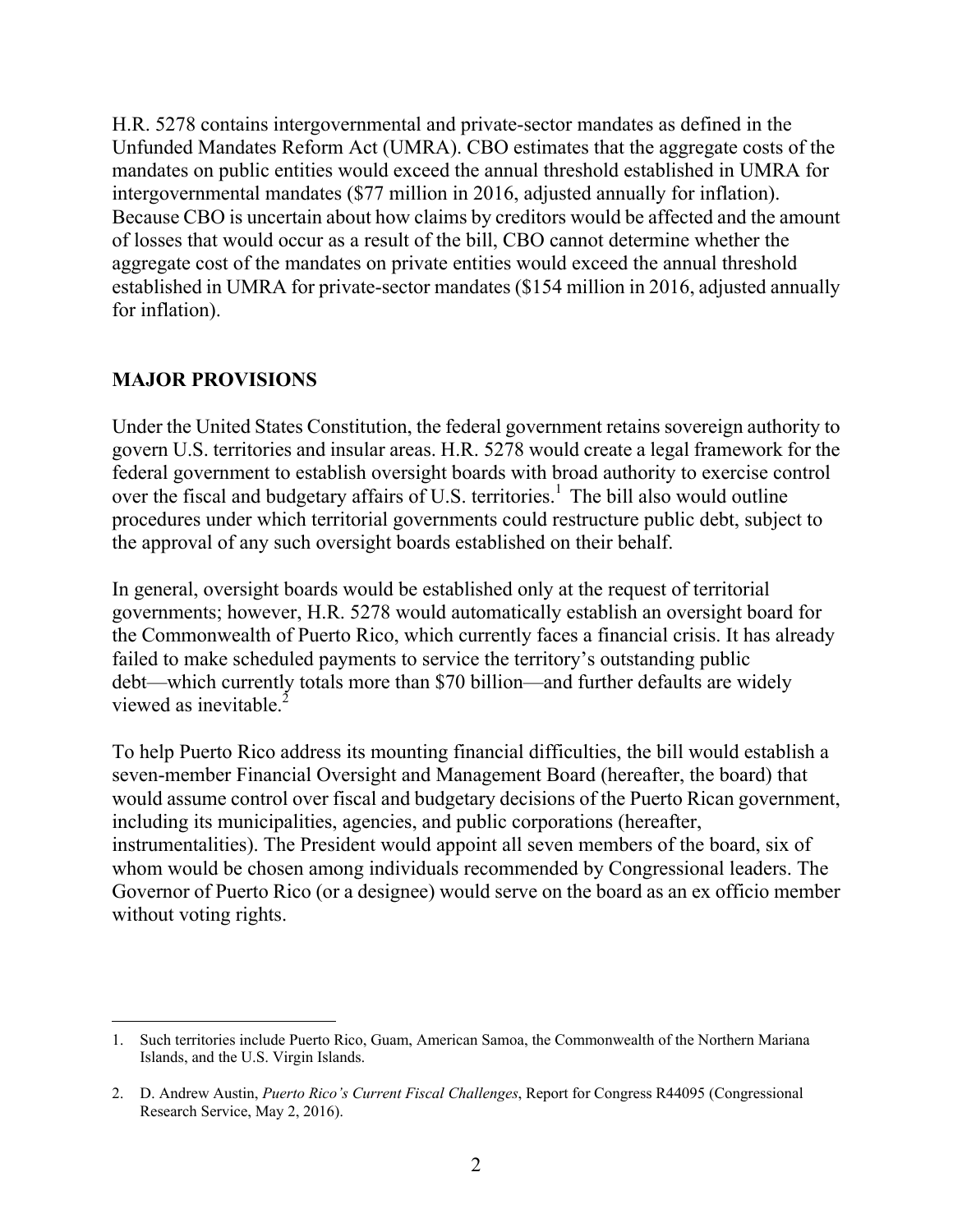#### Under H.R. 5278, the board would:

- Ensure that fiscal plans and annual budgets developed by the governor and legislature of Puerto Rico and territorial instrumentalities meet certain accounting standards and fiscal requirements;
- Review and approve such fiscal plans and budgets (or, if necessary, develop alternative plans that meet all such standards and requirements);
- Monitor ongoing budget execution to identify any differences between projected and actual revenues and expenditures; and
- Determine whether any such differences require corrective actions, including potential reductions in certain nondebt expenditures, hiring freezes, or other measures to reduce expenditures.

To achieve those objectives, the bill would give the oversight board certain sovereign powers over the Puerto Rican government and its instrumentalities. In particular, the bill would authorize the board to require the Puerto Rican government to provide the board with a dedicated source of funding, not subject to further legislative action, to cover its expenses. In addition, the board could issue subpoenas, obtain any necessary information and data from agencies and entities of the United States or Puerto Rico, and initiate civil actions in U.S. courts to enforce its authority. The board could enforce laws of Puerto Rico that prohibit employees of the territorial government and its instrumentalities from participating in a strike or lockout and, if necessary, effectively nullify any new laws or policies adopted by Puerto Rico that did not conform to requirements specified in the bill.

A variety of provisions of H.R. 5278 would establish the legal framework for restructuring public debt issued by Puerto Rico and its instrumentalities. The bill would prohibit Puerto Rico from issuing any new debt without the board's approval and would grant the board the sole authority to approve agreements to restructure existing public debt. (The bill specifies requirements that would pertain to any debt restructuring agreements negotiated prior to the bill's enactment.) Title III of the legislation would outline procedures—enforceable in U.S. courts—for such debt restructuring. The control board would represent Puerto Rico and its instrumentalities in all such proceedings. Upon enactment, H.R. 5278 would establish a stay on judicial or administrative proceedings against Puerto Rico (or a territorial instrumentality) related to existing debts. Finally, title VI would establish a process for creditors to pursue collective actions related to proposals to restructure some types of debt.

Once established, the control board would continue to operate until it certified that the government of Puerto Rico had, for at least four consecutive fiscal years, developed and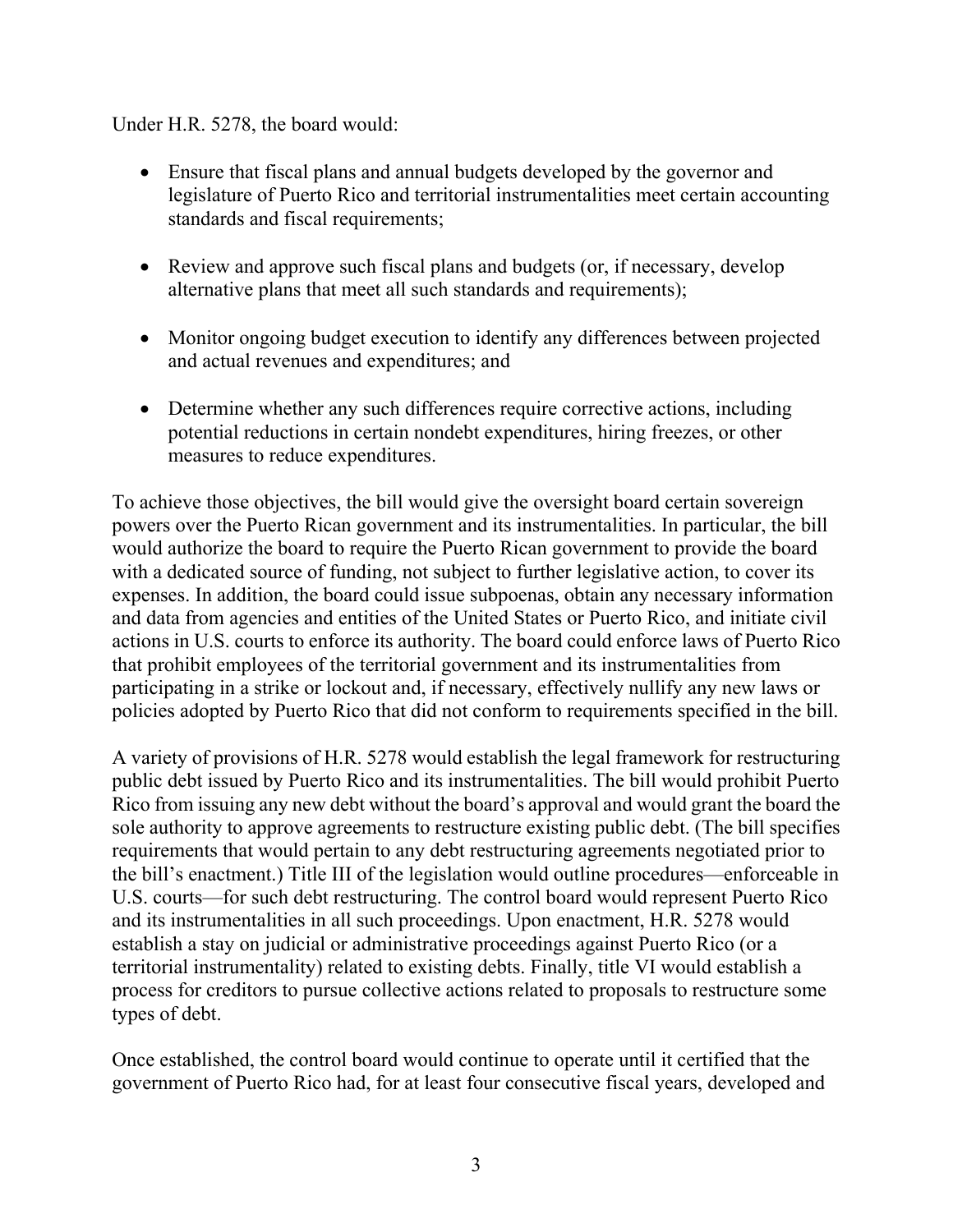adhered to budgets that met the bill's requirements, and that the territorial government had sufficient access to credit markets at reasonable rates.

Finally, H.R. 5278 contains a variety of other provisions that would:

- Affirm Puerto Rico's right to determine its future political status with respect to the United States;
- Modify the minimum wage for most Puerto Rican workers under age 25;
- Require the Government Accountability Office to prepare a report on implementation in Puerto Rico of certain programs of the Small Business Administration;
- Establish a Congressional task force to recommend changes to federal laws and activities that would support economic growth in Puerto Rico; and
- Specify procedures aimed at accelerating review and permitting, by Puerto Rican and U.S. government agencies, of specific types of infrastructure projects.

## **BUDGETARY TREATMENT**

Cash flows of the government of Puerto Rico and its instrumentalities currently are excluded from the federal budget. In CBO's view, enacting H.R. 5278 would not change that general budgetary treatment; under the bill, overall net costs related to Puerto Rico's ongoing operations—including those stemming from decisions made by the control board established under the bill—would remain separate from the federal budget.

H.R. 5278 would specify that the proposed control board should not be considered part of the U.S. federal government; however, in CBO's view the activities of such boards should be considered federal activities, consistent with principles specified by the *1967 President's Commission on Budget Concepts*. Although the report issued by that commission has no legal status, it remains the primary authoritative statement on the scope of the federal budget. The commission recommended that, "the budget should, as a general rule, be comprehensive of the full range of federal activities. Borderline agencies and transactions should be included…unless there are exceptionally persuasive reasons for exclusion."<sup>3</sup> Thus, CBO believes the control board should be included in the budget

 $\overline{a}$ 3. President's Commission on Budget Concepts, *Report of the President's Commission on Budget Concepts* (October 1967), p.25.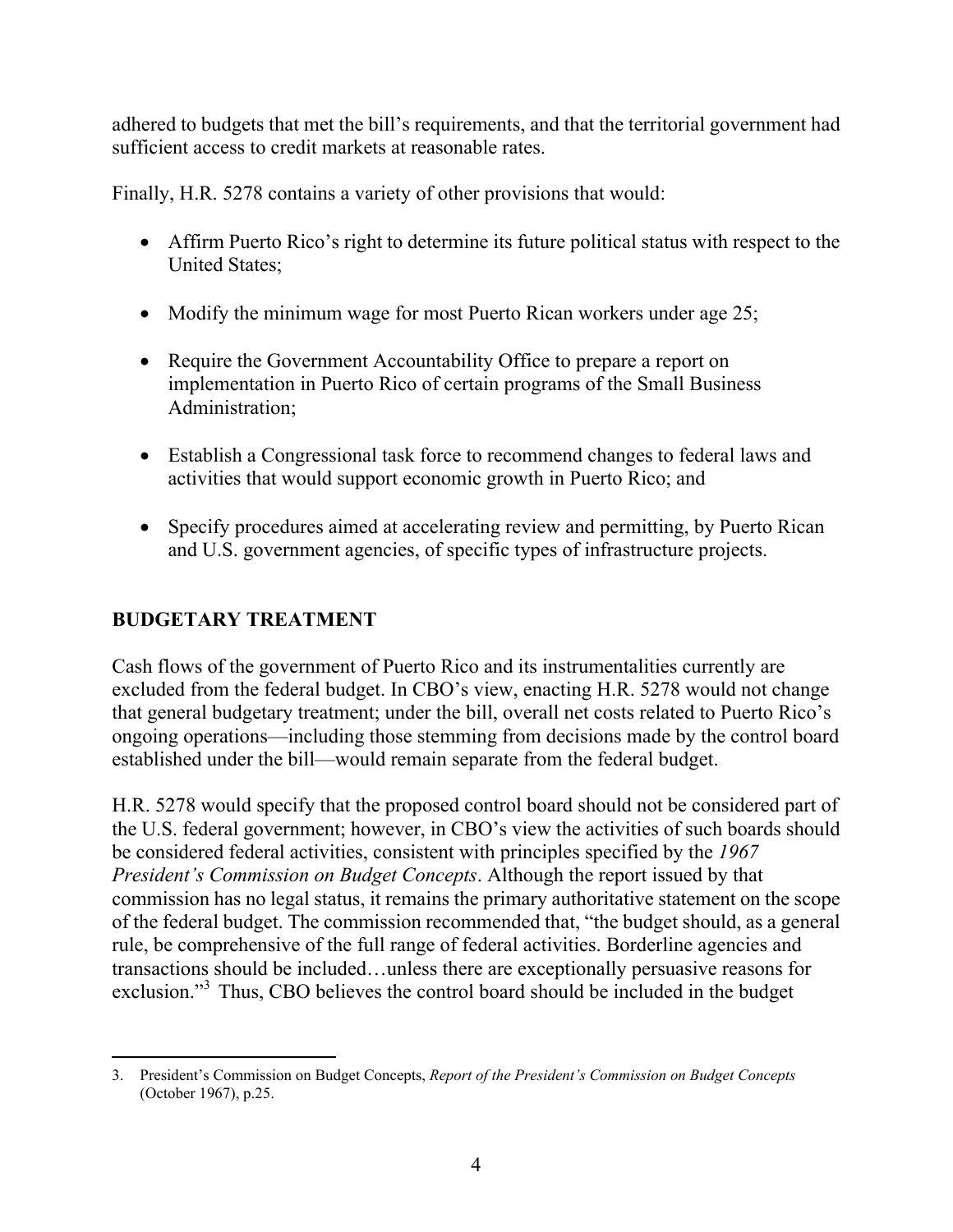because of the significant degree of federal control involved in its establishment and operations. In particular:

- The authority to establish the oversight board derives from the federal government's constitutional power to *"make all needful rules and regulations"* regarding U.S. territories: $4$
- The President would appoint all seven voting members of the board; and
- The board would have broad sovereign powers to effectively overrule decisions by Puerto Rico's legislature, governor, and other public authorities.

As a result, in CBO's view, all cash flows related to the oversight board established for Puerto Rico under H.R. 5278 should be recorded in the federal budget. More specifically, amounts provided by Puerto Rico to fund the board's operations should be recorded in the federal budget as revenues, and subsequent expenditures should be recorded as federal direct spending because they would not be contingent on further legislation.

#### **ESTIMATED COST TO THE FEDERAL GOVERNMENT**

The estimated budgetary effect of H.R. 5278 is shown in the following table. The costs of this legislation fall within budget function 800 (general government).

|                                                               | By Fiscal Year, in Millions of Dollars |              |                                     |                |               |                |                              |                              |                              |                            |                  |                  |
|---------------------------------------------------------------|----------------------------------------|--------------|-------------------------------------|----------------|---------------|----------------|------------------------------|------------------------------|------------------------------|----------------------------|------------------|------------------|
|                                                               | 2017                                   | 2018         | 2019                                | 2020           | 2021          | 2022           | 2023                         | 2024                         | 2025                         | 2026                       | $2017 -$<br>2021 | $2017 -$<br>2026 |
|                                                               |                                        |              | <b>INCREASES IN DIRECT SPENDING</b> |                |               |                |                              |                              |                              |                            |                  |                  |
| <b>Estimated Budget Authority</b><br><b>Estimated Outlays</b> | <b>200</b><br>200                      | 150<br>150   | $\frac{5}{5}$                       | $\frac{5}{5}$  | $\frac{5}{5}$ | $\frac{5}{5}$  | $\boldsymbol{0}$<br>$\Omega$ | $\boldsymbol{0}$<br>$\theta$ | $\boldsymbol{0}$<br>$\theta$ | $\overline{0}$<br>$\theta$ | 365<br>365       | 370<br>370       |
|                                                               |                                        |              | <b>INCREASES IN REVENUES</b>        |                |               |                |                              |                              |                              |                            |                  |                  |
| <b>Estimated Revenues</b>                                     | <b>200</b>                             | 150          | 5                                   | 5              | 5             | 5              | $\mathbf{0}$                 | $\mathbf{0}$                 | $\mathbf{0}$                 | $\theta$                   | 365              | 370              |
|                                                               |                                        |              | <b>NET CHANGE IN THE DEFICIT</b>    |                |               |                |                              |                              |                              |                            |                  |                  |
| Impact on Deficit                                             | $\overline{0}$                         | $\mathbf{0}$ | $\overline{0}$                      | $\overline{0}$ | $\mathbf{0}$  | $\overline{0}$ | $\overline{0}$               | $\mathbf{0}$                 | $\mathbf{0}$                 | $\overline{0}$             | $\overline{0}$   | $\mathbf{0}$     |

Note: Implementing the bill also would increase discretionary costs by \$1 million in 2017 and by less than \$500,000 in subsequent years.

4. Art. IV, sec. 3, cl. 2 of the U.S. Constitution.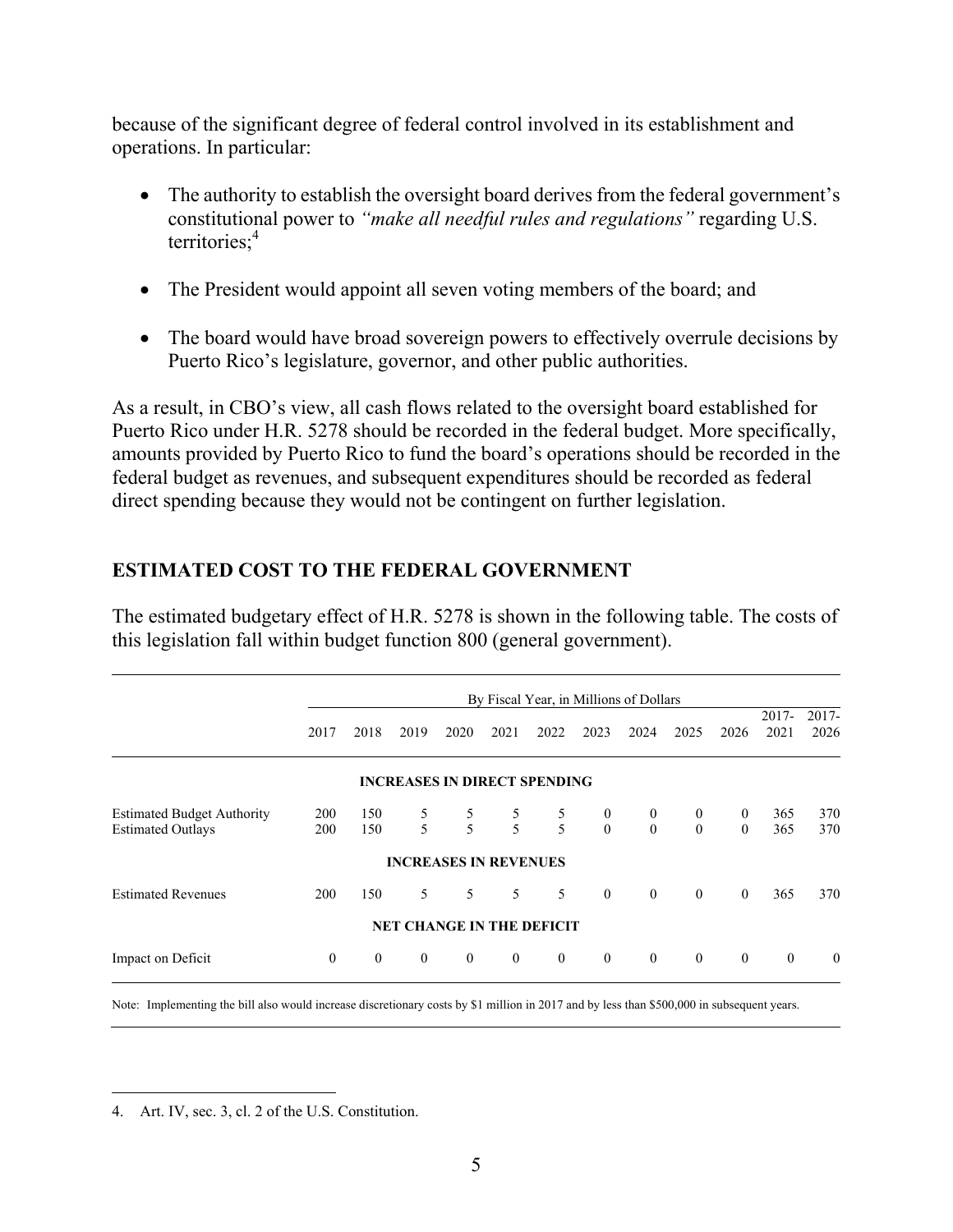#### **BASIS OF ESTIMATE**

For this estimate, CBO assumes that H.R. 5278 will be enacted before the end of fiscal year 2016. The bill would authorize the oversight board to require the government of Puerto Rico government to establish a dedicated source of funding to fully cover anticipated direct spending for the board's expenses. Under H.R. 5278, such amounts—which would be considered revenues—would be transferred to the board and would remain available, without further appropriation, for the board's ongoing operating costs.

For this analysis, CBO examined the administrative costs—particularly for legal and financial expertise required to oversee procedures related to bankruptcy and debt restructuring—incurred by institutions involved in resolving financial crises faced by U.S. municipalities, including Detroit, Philadelphia, New York City, and the District of Columbia. For example, according to media reports the city of Detroit spent more than \$170 million over a period of about 18 months for the services of legal and financial firms to manage bankruptcy proceedings related to that city's \$18 billion in public debt. Other major bankruptcy cases in the private sector have involved administrative costs that have totaled hundreds of millions of dollars over a few years.

According to a 2015 report by Bloomberg news service, Puerto Rico and the Puerto Rico Electric Power Authority—a public corporation that serves as the territory's primary electric utility—have already spent more than \$60 million for legal and financial advisory services to explore options for restructuring more than \$70 billion in existing public debt. In addition, officials of the government of Puerto Rico indicated to CBO that they anticipate spending around \$75 million in 2017 for ongoing legal and financial services related to restructuring the government's debt.

Based on those previous costs for restricting government debt, as well as information from the Department of the Treasury about the likely costs to operate the Puerto Rican oversight board, CBO expects that the board would spend roughly twice as much as the city of Detroit over the next two years to restructure the territory's debt and to prepare balanced budgets. CBO estimates that the board's activities would increase direct spending by \$370 million over the 2017-2022 period. Most of that increase—\$350 million—would occur within the first two years and would primarily cover fees of legal and financial consultants hired to restructure Puerto Rico's debt. After that restructuring was achieved, CBO estimates the board would spend \$5 million annually to help the Puerto Rican government prepare and execute balanced budgets for the next four consecutive years as required by the bill—or through fiscal year 2022. For this estimate, CBO assumes that after the debt is restructured Puerto Rico would be able to meet the requirement of having balanced budgets for four consecutive years; however, if Puerto Rico could not meet that requirement, or if the board considered Puerto Rico's access to capital markets to be insufficient to meet the country's needs, the board would continue to operate after 2022.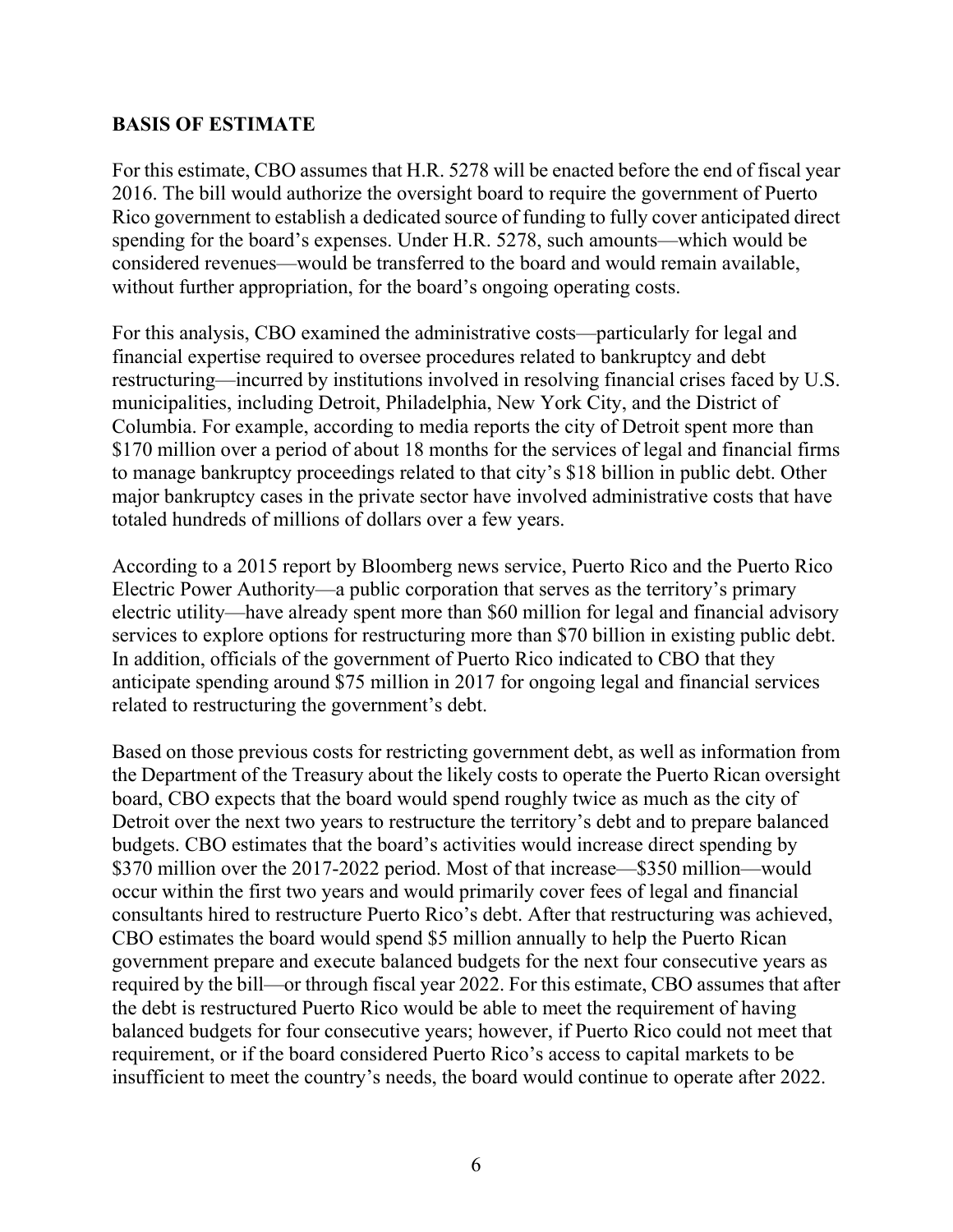This estimate does not include any additional budgetary effects that could occur under the bill if other U.S. territories requested to have similar boards established on their behalf.

The estimated increase in direct spending under H.R. 5278 would be fully offset by increased revenues from transfers of cash from Puerto Rico, which CBO estimates would total \$370 million over the 2017-2022 period. Under the bill, the Puerto Rican government would be required to provide such amounts to the oversight board. (That requirement is an intergovernmental mandate and is discussed in more detail in the section entitled Intergovernmental and Private-Sector Impact.) For this estimate, CBO assumes that amounts necessary to cover the oversight board's expenses would be transferred to the board as needed to pay expenses.

Finally, CBO estimates that establishing a Congressional task force to address economic issues in Puerto Rico and completing various reports and administrative tasks would increase federal costs. Based on information about the cost of similar activities, CBO estimates such costs would total \$1 million in 2017 and less than \$500,000 annually thereafter; such spending would be subject to the availability of appropriated funds.

#### **PAY-AS-YOU-GO CONSIDERATIONS**

The Statutory Pay-As-You-Go Act of 2010 establishes budget-reporting and enforcement procedures for legislation affecting direct spending or revenues. The net changes in outlays and revenues that are subject to those pay-as-you-go procedures are shown in the following table.

|                                                                 | By Fiscal Year, in Millions of Dollars |                   |                |                |                                  |                                 |                                                |                            |                            |                            |                            |            |                       |
|-----------------------------------------------------------------|----------------------------------------|-------------------|----------------|----------------|----------------------------------|---------------------------------|------------------------------------------------|----------------------------|----------------------------|----------------------------|----------------------------|------------|-----------------------|
|                                                                 | 2016                                   | 2017              | 2018           | 2019           | 2020                             | 2021                            | 2022                                           | 2023                       | 2024                       | 2025                       | 2026                       | 2021       | $2016 - 2016$<br>2026 |
|                                                                 |                                        |                   |                |                | <b>NET CHANGE IN THE DEFICIT</b> |                                 |                                                |                            |                            |                            |                            |            |                       |
| Statutory Pay-As-You-Go Impact                                  | $\overline{0}$                         | $\Omega$          | $\overline{0}$ | $\overline{0}$ | $\bf{0}$                         | $\bf{0}$                        | $\mathbf{0}$                                   | $\mathbf{0}$               | $\overline{0}$             | $\theta$                   | $\theta$                   | $\theta$   | $\Omega$              |
| <b>Memorandum:</b><br>Changes in Outlays<br>Changes in Revenues | 0<br>$\Omega$                          | 200<br><b>200</b> | 150<br>150     | 5<br>5         | 5 <sup>5</sup>                   | 5 <sup>5</sup><br>$\mathcal{F}$ | 5 <sup>5</sup><br>5<br>$\overline{\mathbf{5}}$ | $\overline{0}$<br>$\theta$ | $\overline{0}$<br>$\theta$ | $\overline{0}$<br>$\theta$ | $\overline{0}$<br>$\theta$ | 365<br>365 | 370<br>370            |

**CBO Estimate of Pay-As-You-Go Effects for H.R. 5278, as ordered reported by the House Committee on Natural Resources on May 25, 2016.**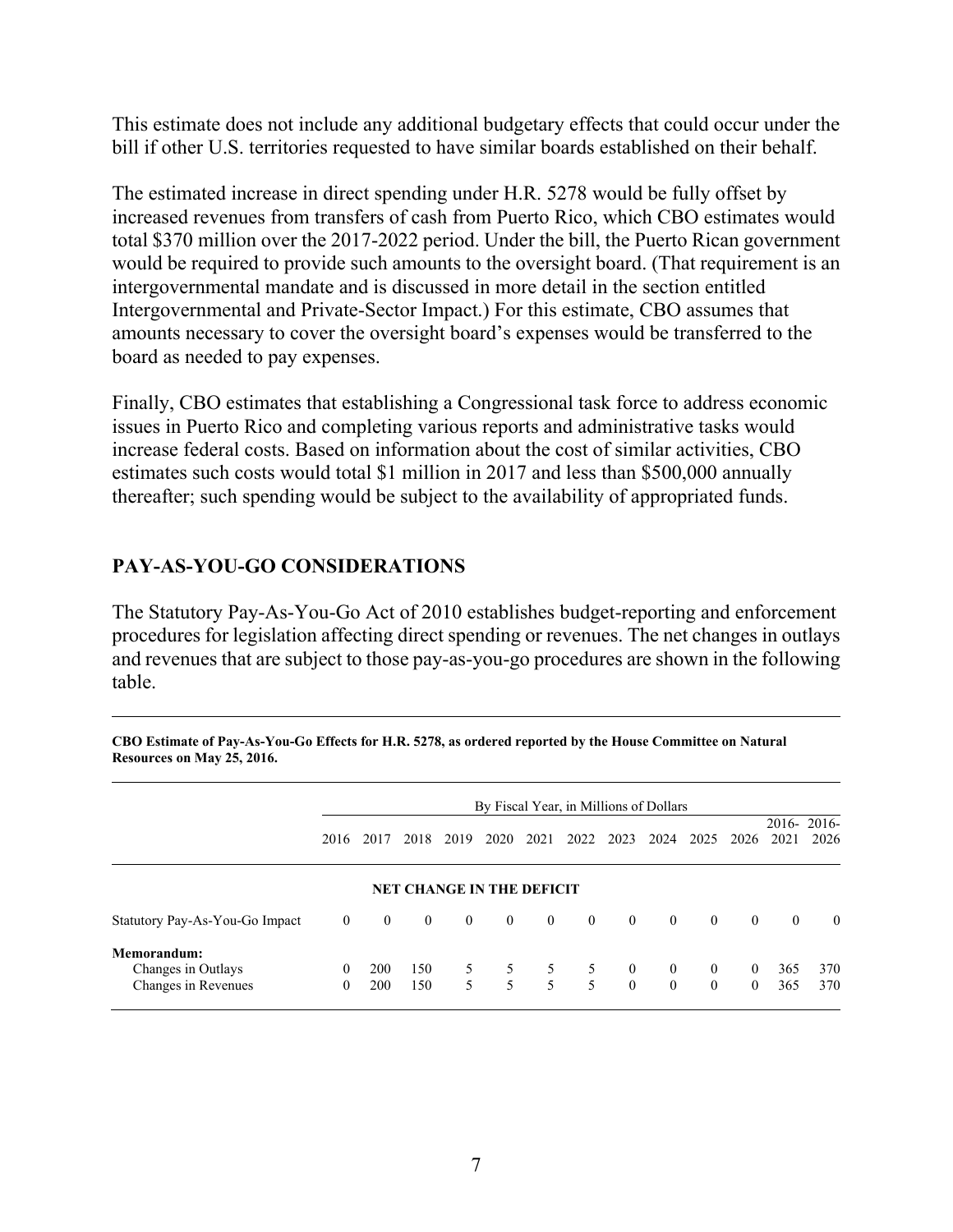#### **INCREASE IN LONG-TERM DIRECT SPENDING AND DEFICITS**

CBO estimates that enacting the legislation would not increase net direct spending or on-budget deficits in any of the four consecutive 10-year periods beginning in 2027.

#### **INTERGOVERNMENTAL AND PRIVATE-SECTOR IMPACT**

H.R. 5278 contains intergovernmental and private-sector mandates as defined in UMRA. CBO estimates that the aggregate costs of the mandates on public entities would exceed the annual threshold established in UMRA for intergovernmental mandates (\$77 million in 2016, adjusted annually for inflation). Because CBO is uncertain about how claims by creditors would be affected and the amount of losses that would occur as a result of the bill, CBO cannot determine whether the aggregate cost of the mandates on private entities would exceed the annual threshold established in UMRA for private-sector mandates (\$154 million in 2016, adjusted annually for inflation).

#### **Mandates that Apply to Public Entities**

The bill would impose a number of mandates on the territorial government of Puerto Rico and its instrumentalities. Those instrumentalities include 78 municipalities, the Government Development Bank for Puerto Rico, public utilities and corporations, and other public entities within the territory.

**Oversight Board and Administrative Costs.** The bill would create a framework for the federal government to oversee the fiscal affairs of the territory and would require the territorial government and its instrumentalities to comply with the directives and processes instituted by the board. The board would have the power to oversee and direct most of the budgetary activities of the territorial government and its instrumentalities. Government agencies and other public entities would be required to:

- Develop and submit fiscal plans, budgets, certifications, and other budgetary analyses;
- Provide the board with direct access to written and electronic records, documents, information, and data;
- Undertake reforms within their organizations, including reductions in spending and staff, necessary to achieve the goals of fiscal plans and budgets approved for the territory and instrumentalities; and
- Enforce laws necessary for the board to carry out its oversight activities;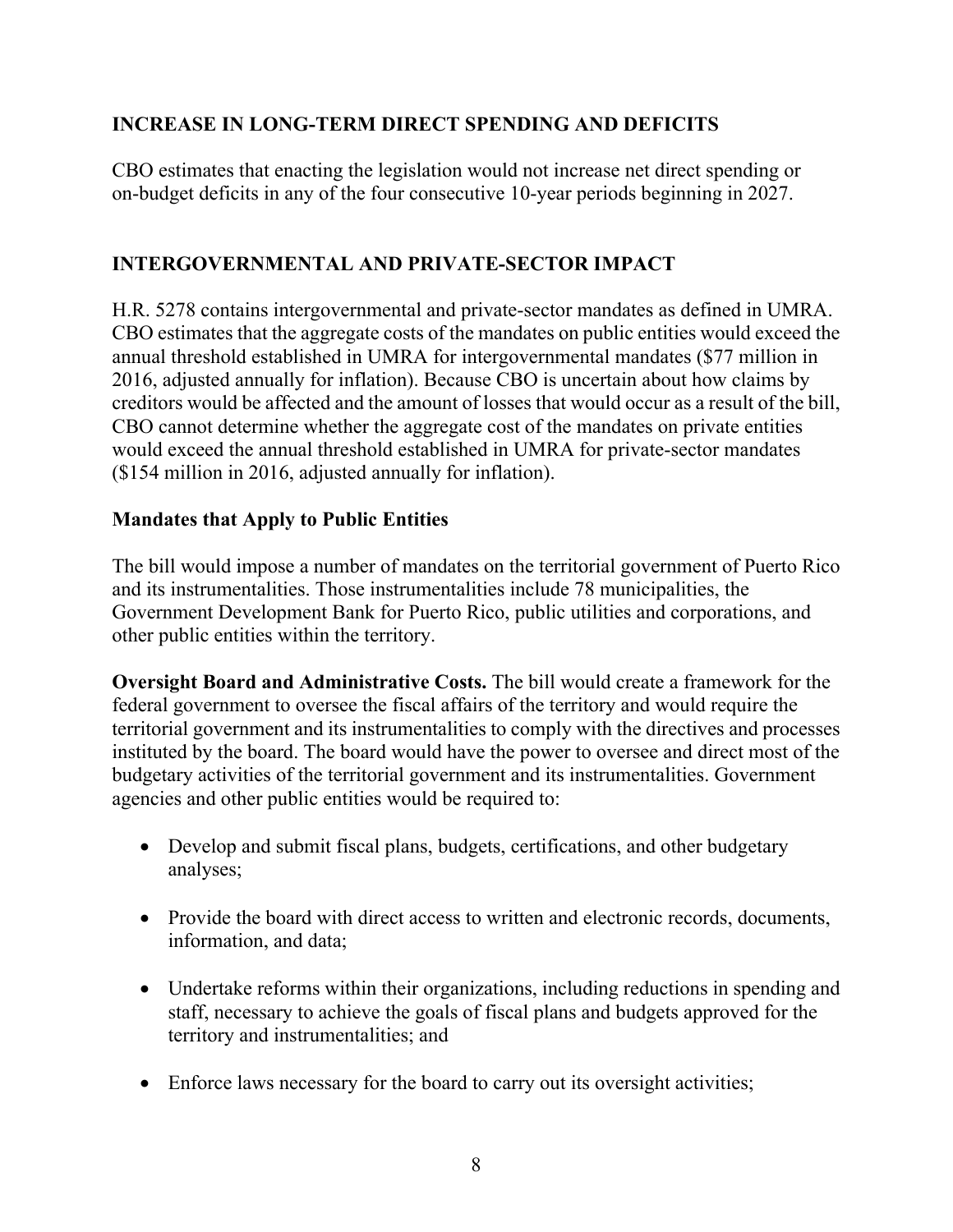According to officials in the territorial government, many government agencies and other public entities would have to hire additional personnel, particularly those with financial expertise, in order to comply with directives, information requests, and audits from the board. In some cases the territorial governments might be able to draw upon existing resources to fulfill some of those requirements, but the scope of activity for governmental agencies will expand significantly as the new directives from the oversight board are fulfilled and restructuring plans are implemented. Although the magnitude of those costs is uncertain, CBO estimates that public entities would spend several hundred million dollars over the next several years to comply with the board's requirements and to implement new fiscal plans. CBO expects that most of those costs would be incurred in the first few years after enactment of the legislation, when the board would be active.

The bill also would require the government of Puerto Rico to pay for the costs of the board's operations and activities. CBO estimates that the board's operations would cost \$370 million over the 2017-2022 period, with most of those costs occurring in the first few years.

**Preemption of Territorial and Local Laws**. The bill contains several preemptions of territorial and local authority. Because preemptions limit the authority of territorial and local governments, they are intergovernmental mandates as defined in UMRA. Among those preemptions,

- Section 4 of the bill would broadly preempt any general or specific law or regulation of the territory or its instrumentalities that is inconsistent with the legislation;
- Section 105 would exempt the board and its employees from liability for any claim brought against them resulting from actions taken to carry out the legislation; and
- Section 504 would preempt territorial and local laws governing permitting for infrastructure projects by creating a fast-track authority for critical projects.

**Infrastructure**. The bill would authorize an expedited approval process for critical infrastructure projects and would require the governor of Puerto Rico to appoint a revitalization coordinator, who would serve under the board, to coordinate critical infrastructure projects for the territory.

The bill would require territorial and local agencies that oversee permits to operate as if the governor had declared a state of emergency. Under Puerto Rican law, projects undertaken pursuant to an emergency order are exempt from the requirements of various Puerto Rican laws governing environmental reviews and administrative proceedings for projects. As part of that process, the bill would prohibit territorial and local agencies from requiring any permit, certificate, right-of-way, lease or other authorization from including a term or condition if the coordinator determines that it would impair the approval of those projects.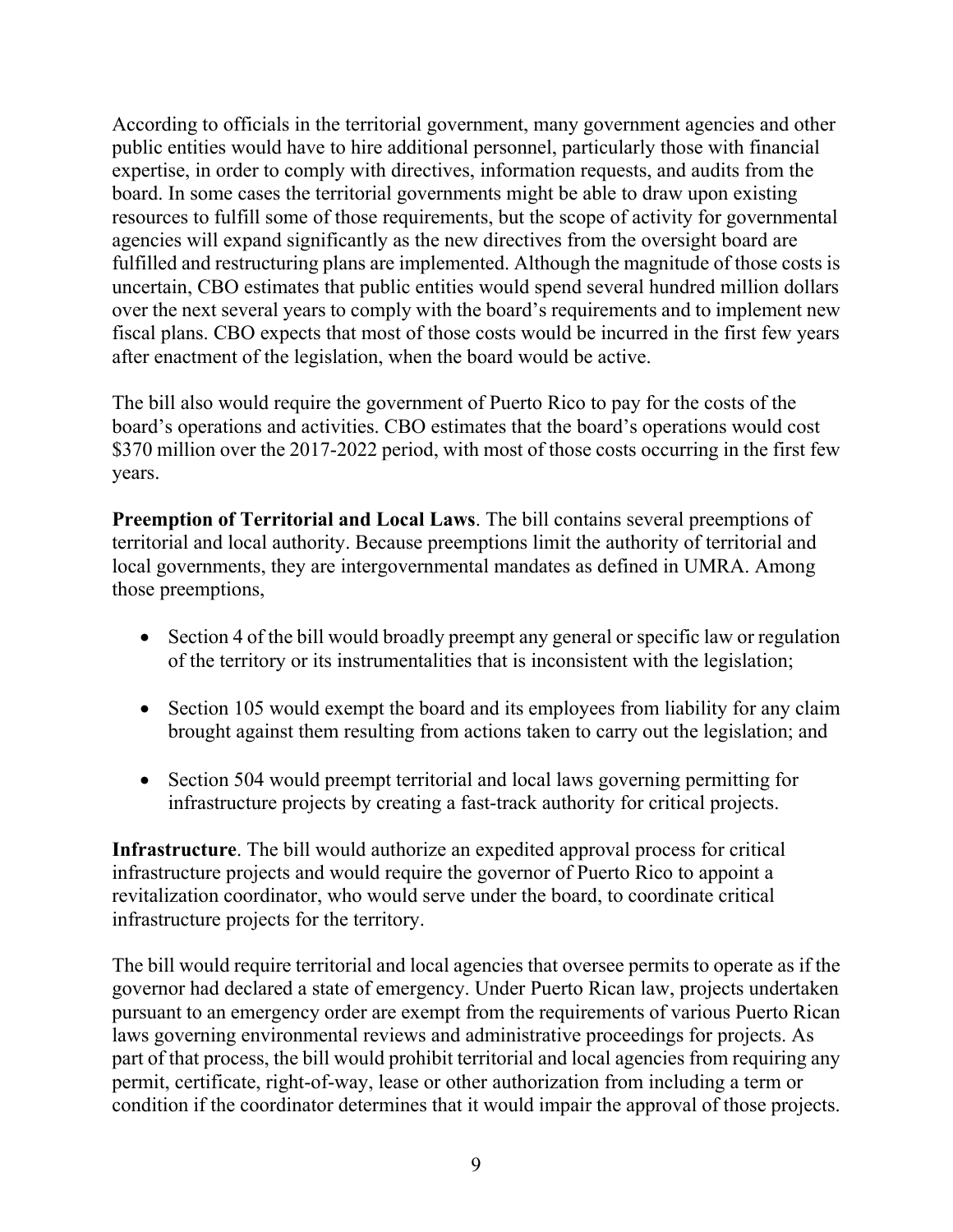The expedited approval process could result in a loss of revenue from permits and fees for government agencies; however, because of the low cost of permits and limited number of projects that would be fast-tracked under this process, CBO estimates that the amount of forgone revenue would be small.

#### **Other Effects on Public Entities**

The bill would provide benefits to the government of Puerto Rico and its instrumentalities by authorizing the rights and procedures under U.S. bankruptcy laws to be applied to those public entities. In the aggregate, territorial and local governments, as well as other public entities in Puerto Rico, owe more than \$70 billion to creditors. By providing access to U.S. bankruptcy laws, the bill would allow those entities to restructure or possibly reduce their outstanding debt.

#### **Mandates That Apply to Both Public and Private Entities**

The bill would impose mandates on public and private creditors that own Puerto Rican debt in two ways:

- By imposing a temporary stay on litigation relating to defaults by Puerto Rico while the board develops its bylaws and procedures, the bill would limit the ability of those entities to file claims in court or receive compensation for existing claims related to the recovery of their assets.
- By requiring creditors that are placed into specific debt pools to accept modifications to debt, the bill could affect public or private creditors in a number of ways, causing savings for some and losses for others. The amount recovered by a creditor through the procedures established in the bill and the timing of payments to creditors relative to what would happen in the absence of the bill would depend on several factors. Those factors would include market conditions and decisions by the courts and the oversight board.

Because of uncertainty about the number of creditors that would have their debt restructured, the scope of that debt, and changes to debt obligations, CBO has no basis for estimating either the overall direction or magnitude of those effects on public or private entities.